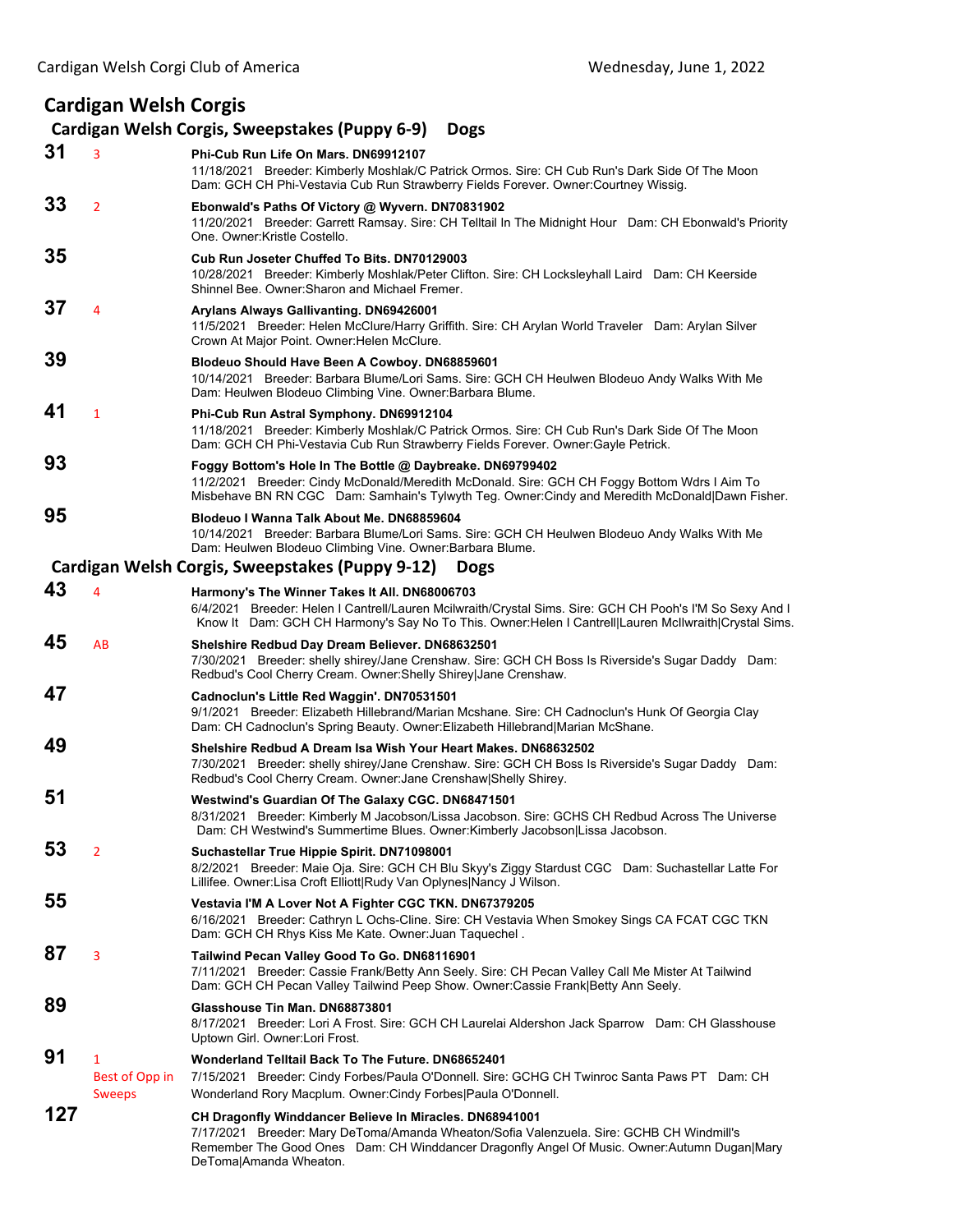| Cardigan Welsh Corgis, Sweepstakes (Puppy 12-15)<br>Dogs. |                |                                                                                                                                                                                                                                                                                                              |  |  |
|-----------------------------------------------------------|----------------|--------------------------------------------------------------------------------------------------------------------------------------------------------------------------------------------------------------------------------------------------------------------------------------------------------------|--|--|
| 57                                                        | $\overline{2}$ | Redbud Oak Leaf Red Red Wine. DN66929103<br>4/10/2021 Breeder: S Jane Crenshaw. Sire: Pluperfect Private Kingdom Dam: Oak Leaf Redbud Coffee<br>Tea Or Me. Owner: Kimberly Moshlak and Noah Moshlak.                                                                                                         |  |  |
| 59                                                        | 4              | Bendi's Taking The World By Storm. DN66562909<br>3/22/2021 Breeder: Wanda Bendinelli/Debbie Price. Sire: GCHS CH Pluperfect Merrymoon Paper Tiger<br>Dam: CH Sundance Suspicious Minds. Owner: Deborah Frank.                                                                                                |  |  |
| 65                                                        |                | Debonaire's Whisper Your Way To Success @ Lanakila. DN66486409<br>3/17/2021 Breeder: Kathryn Tanguay. Sire: GCH CH Lanakila's Dwarf King Of Debonaire BN RE PT FDC<br>DCAT CGCA TKN ATT Dam: CH Debonaires Cherry On Top BCAT. Owner: Heidi Kilgore.                                                         |  |  |
| 107                                                       | $\overline{3}$ | Bendi's Hold On To Your Hat, DN66562905<br>3/22/2021 Breeder: Wanda Bendinelli/Debbie Price. Sire: GCHS CH Pluperfect Merrymoon Paper Tiger<br>Dam: CH Sundance Suspicious Minds. Owner: Wanda Bendinelli.                                                                                                   |  |  |
| 225                                                       | $\overline{1}$ | CH Penfro Show Don't Tell. DN66576703<br>4/9/2021 Breeder: Valerie Allison. Sire: GCH CH Woodrose Landsend Somebody To Love FDC SCN<br>CGC TKI ATT VSWB Dam: GCH CH Stornoway Penfro Comin' In Hot TKI. Owner:Cynthia B Bossi                                                                                |  |  |
|                                                           |                | Cardigan Welsh Corgis, Sweepstakes (Senior 15-18 Months)<br><b>Dogs</b>                                                                                                                                                                                                                                      |  |  |
| 67                                                        |                | Salty Creek's Talk To The Moon BCAT. DN65908101<br>12/24/2020 Breeder: Sara Austin D.V.M Sire: Salty Creek Telltail Come Alive Dam: Salty Creek's Love<br>Invincible, Owner: Sara Austin.                                                                                                                    |  |  |
| 71                                                        | $\mathbf{1}$   | Supernatural's Just My Imagination. DN65064701<br>12/30/2020 Breeder: C F CAMIN. Sire: CH Kino's Quarry Tiger Eye At Redbud Dam: GCHS CH Bluefox<br>Elyan Mine Not Yours. Owner: C F Camin.                                                                                                                  |  |  |
| 73                                                        |                | Ebonwald's Time Is Now At Wyvern. DN66242603<br>12/22/2020 Breeder: Garrett Ramsay. Sire: GCH CH Ebonwald Madegann Quick Study BCAT TKN Dam:<br>CH Ebonwald's Lasting Impression. Owner: Kristle Costello.                                                                                                   |  |  |
| 75                                                        |                | Winddancer Arohawk Hope For The Future. DN66373701<br>1/9/2021 Breeder: Jacklyn Gingerich/Mary Detoma. Sire: CH Kino's Quarry Tiger Eye At Redbud Dam:<br>GCHB CH Winddancer Glimmer Of Hope. Owner: Mary DeToma Tessa Flamengo.                                                                             |  |  |
| 77                                                        | $\overline{2}$ | Onalee's Get The Led Out, DN66482801<br>2/11/2021 Breeder: Christina O Roberts/Paula O'Donnell. Sire: CH Twinroc-Telltail Here Come The<br>Redcoats Dam: Onalee's Wait A Minute!. Owner: Margaret Sharapan Debra Linden Christina Mazepink.                                                                  |  |  |
| 79                                                        |                | Jokin's Scandalous Legend. DN65323605<br>12/15/2020 Breeder: Joseph Hunn Jr./Nicole Palsgrove/Blythe Palsgrove. Sire: GCHB CH Coedwig's<br>Black Diamond PT Dam: CH Coedwig's Where Rumors End & Legends Begin @ Jokin RN. Owner: Nicole<br>Palsgrove Blythe Palsgrove Brady Julianna Alexander S Palsgrove. |  |  |
| 81                                                        |                | Arylans Mint Condition. DN66054201<br>1/31/2021 Breeder: Helen McClure/Harry Griffith. Sire: CH Aurigan's Kantasia Rolls Royce Dam:<br>Kantasia's Arylan She's Got The Look. Owner: Helen McClure.                                                                                                           |  |  |
| 103                                                       |                | Geran's Take A Chance On Me. DN65509903<br>12/18/2020 Breeder: M'Kayla Stahr/Gerald W Roach. Sire: GCHG CH Geran's Big Money Of Glasshouse<br>BCAT Dam: CH Glasshouse Amazing Journey Of Gerans CA. Owner: MKayla Stahr Gerald Roach.                                                                        |  |  |
| 105 <sub>4</sub>                                          |                | Ebonwald's Upper Hand. DN66242402<br>1/2/2021 Breeder: Garrett Ramsay. Sire: GCHS CH Madhatter's Achilles' Heel BCAT Dam: Ebonwald's<br>Give Me A Reason To Wait PT FDC. Owner: Garrett Ramsay Aaron Gray.                                                                                                   |  |  |
| 177                                                       |                | CH Snapdragon Don't Go Bacon My Heart PT. DN66203601<br>1/28/2021 Breeder: Lisa Anderson D.V.M Sire: CH Sunkissed Cheers To A New Year Dam: GCH CH<br>Snapdragon Heart Of The Matter. Owner:Lisa Anderson DVM. Lauren McIlwraith                                                                             |  |  |
| 207                                                       | 3              | CH Supernatural The Road Ahead. DN65064703<br>12/30/2020 Breeder: C F CAMIN. Sire: CH Kino's Quarry Tiger Eye At Redbud Dam: GCHS CH Bluefox<br>Elyan Mine Not Yours. Owner: Dayl Phillip.                                                                                                                   |  |  |
| 229                                                       | <b>EX</b>      | CH 3c's Winjammin's Ready Aim Fire. DN65517603<br>1/23/2021 Breeder: Sally Joaquin. Sire: CH Coedwig's First Dynasty Dam: 3c's Eagles Feather CGCA<br>TKA ATT. Owner:Rus Sherilyn Mumme Sally Joaquin.                                                                                                       |  |  |
| 307                                                       |                | CH Windmill's Polar Express. DN65435004<br>12/11/2020 Breeder: Ashley E Miller/Heather S Miller. Sire: CH Windmill's Big Kahuna Dam: CH Pecan<br>Valley Mark Of Athena. Owner: Heather Miller Ashley Miller.                                                                                                 |  |  |
| 311                                                       |                | CH Cavalier Always In The Nick Of Time. DN65131606<br>12/6/2020 Breeder: Annabel Irene Maley/Margaret Mcmichael/Doug Irby. Sire: GCHS CH Rochars Wizard<br>Of Menlo Park At Shelshire Dam: CH Woodrose Dressed In Black. Owner:Annabel Irene Maley Margaret<br>McMichael Doug Irby Agent: Jaclyn Smith       |  |  |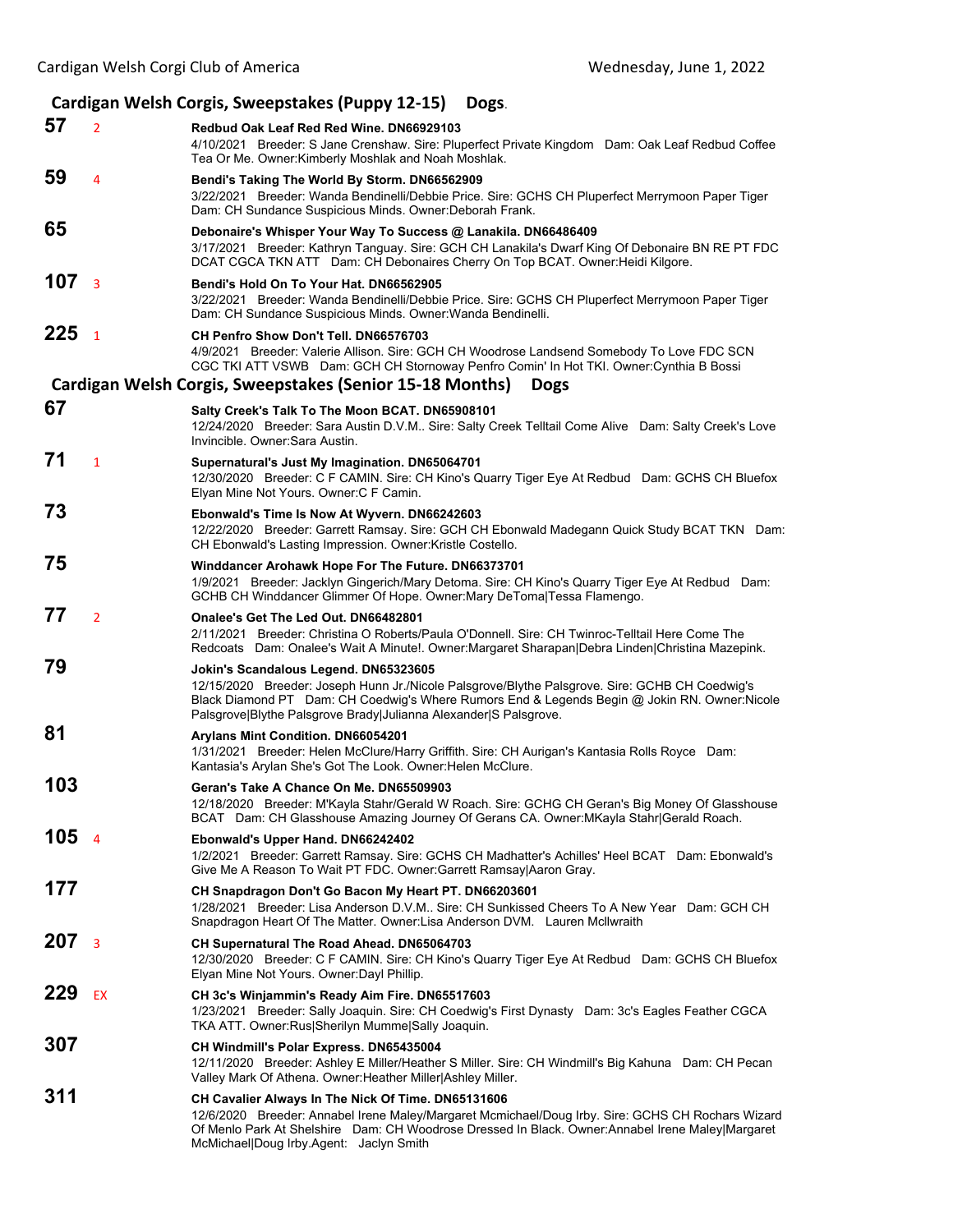| 315 |                | CH Ebonwald's Time For A Courageous Heart At Madegann THDN CGC. DN66242602<br>12/22/2020 Breeder: Garrett Ramsay. Sire: GCH CH Ebonwald Madegann Quick Study BCAT TKN Dam:<br>CH Ebonwald's Lasting Impression. Owner: Toni OGorman.                                         |
|-----|----------------|------------------------------------------------------------------------------------------------------------------------------------------------------------------------------------------------------------------------------------------------------------------------------|
|     |                | Cardigan Welsh Corgis, Sweepstakes (Puppy 6-9)<br><b>Bitches</b>                                                                                                                                                                                                             |
| 38  | $\overline{2}$ | Xtacee Dancing Through Life. DN70268201<br>10/22/2021 Breeder: Kathryn Schwabe. Sire: GCHG CH Xtacee Dancin In The Moonlight Dam: CH<br>Xtacee Holiday On Ice. Owner: Kathryn Schwabe.                                                                                       |
| 40  | AB             | Telltail Onalee's I'Ve Got A Secret, DN69619005<br>11/2/2021 Breeder: Mrs. Norma Murphy/Paula O'Donnell/Ms. Christina O. Roberts. Sire: CH Telltail In The<br>Midnight Hour Dam: Telltail Onalee's Undeniable. Owner:Norma Muphy Paula O'Donnell Christina Roberts.          |
| 42  |                | Arylans Maiden Voyage. DN69544103<br>11/19/2021 Breeder: Mrs. Jenny Theiss. Sire: CH Arylans Rhett Butler Dam: Arylan Roux The Day.<br>Owner: Helen McClure.                                                                                                                 |
| 44  |                | Bluefox Up To No Good @ Wyncrest's & Turn-Key. DN69007201<br>10/13/2021 Breeder: Ms. Cheryl L Kienast. Sire: GCH CH Moonpie's What A Marvelous Moment FDC<br>THDN CGC TKN Dam: GCHB CH Elyan Bluefox Rules Of Magic. Owner: Kathryn A Metcalfe Tina Bosemer.                 |
| 46  | AB             | Cub Run Joseter Tea And Crumpets. DN70129001<br>10/28/2021 Breeder: Kimberly Moshlak/Peter Clifton. Sire: CH Locksleyhall Laird Dam: CH Keerside<br>Shinnel Bee. Owner: Kimberly Moshlak   Peter Clifton.                                                                    |
| 48  |                | Xtacee Defying Gravity At Octane. DN70268202<br>10/22/2021 Breeder: Kathryn Schwabe. Sire: GCHG CH Xtacee Dancin In The Moonlight Dam: CH<br>Xtacee Holiday On Ice. Owner: Heather Masch Kathryn Schwabe.                                                                    |
| 50  |                | <b>Blackdales Late Night Brandy. DN69004301</b><br>10/25/2021 Breeder: Cheryl M Black/Karen K Chandor. Sire: GCH CH Blackdales No Introduction<br>Required At Benmore Dam: CH Blackdales Perfect Gem. Owner: Cheryl M Black   Karen K Chandor.                               |
| 52  |                | Blodeuo As Good As I Once Was BI. DN68859605<br>10/14/2021 Breeder: Barbara Blume/Lori Sams. Sire: GCH CH Heulwen Blodeuo Andy Walks With Me<br>Dam: Heulwen Blodeuo Climbing Vine. Owner: Barbara Blume.                                                                    |
| 54  |                | Ravenwood Lunar Winds At Kcm. DN69779203<br>10/19/2021 Breeder: Randa L Hanes. Sire: CH Torlan Trueblue Bird Of Prey CAX Dam: Mackinac Moon's<br>Stay Peculiar. Owner: Kelly Meadows.                                                                                        |
| 58  |                | Foggy Bottom's Right As Rain. DN69801102<br>11/6/2021 Breeder: Cindy McDonald/Alec Munier. Sire: GCHS CH Wyncrest Clear Creek Once Upon A<br>Dream CA BCAT CGCA Dam: Summit Foggy Bottom Intergalatic. Owner: Joan Greimann and Cindy<br>McDonald.                           |
| 60  |                | Blodueu How Do You Like Me Now J. DN68859602<br>10/14/2021 Breeder: Barbara Blume/Lori Sams. Sire: GCH CH Heulwen Blodeuo Andy Walks With Me<br>Dam: Heulwen Blodeuo Climbing Vine. Owner: Barbara Blume.                                                                    |
| 144 | 3              | <b>Telltail Misty Meadows At Kcm. DN69619001</b><br>11/2/2021 Breeder: Mrs. Norma Murphy/Mrs. Paula O'Donnell/Ms. Christina O. Roberts. Sire: CH Telltail In<br>The Midnight Hour Dam: Telltail Onalee's Undeniable. Owner: Kelly Meadows.                                   |
| 154 | $\overline{4}$ | Phi-Cub Run Earthly Obsession. DN69912101<br>11/18/2021 Breeder: Kimberly Moshlak/C Patrick Ormos. Sire: CH Cub Run's Dark Side Of The Moon<br>Dam: GCH CH Phi-Vestavia Cub Run Strawberry Fields Forever. Owner: Kimberly Moshlak and C Patrick<br>Ormos.                   |
| 158 |                | Shelshire's I Love A Rainy Night. DN69249801<br>10/12/2021 Breeder: David E Green/Shelly Shirey. Sire: Meurig Don't Stop Believing Dam: GCH CH<br>Shelshire's Queen Of Hearts. Owner: David E Green Shelly Shirey.                                                           |
| 162 |                | Ebonwald's Victorious Voyage. DN70831901<br>11/20/2021 Breeder: Garrett Ramsay. Sire: CH Telltail In The Midnight Hour Dam: CH Ebonwald's Priority<br>One. Owner: Garrett Ramsay Aaron Gray.                                                                                 |
| 164 |                | Windmill's There's No Crying In Baseball. DN69965601<br>11/29/2021 Breeder: Ashley E Miller/Heather Miller. Sire: GCHS CH Wyncrest Clear Creek Once Upon A<br>Dream CA BCAT CGCA Dam: CH Pecan Valley Party In The Usa. Owner: Heather Miller Ashley Miller.                 |
| 166 |                | Foggy Bottom's Rolling In The Deep @ Clear Creek. DN69801101<br>11/6/2021 Breeder: Cindy McDonald/Alec Munier. Sire: GCHS CH Wyncrest Clear Creek Once Upon A<br>Dream CA BCAT CGCA Dam: Summit Foggy Bottom Intergalatic. Owner: Cindy and Meredith<br>McDonald Mary Hulme. |
| 172 | $\mathbf{1}$   | Bluefox Unforgettable. DN69007202<br>10/13/2021 Breeder: Ms. Cheryl L Kienast. Sire: GCH CH Moonpie's What A Marvelous Moment FDC<br>THDN CGC TKN Dam: GCHB CH Elyan Bluefox Rules Of Magic. Owner:Cheryl Kienast.                                                           |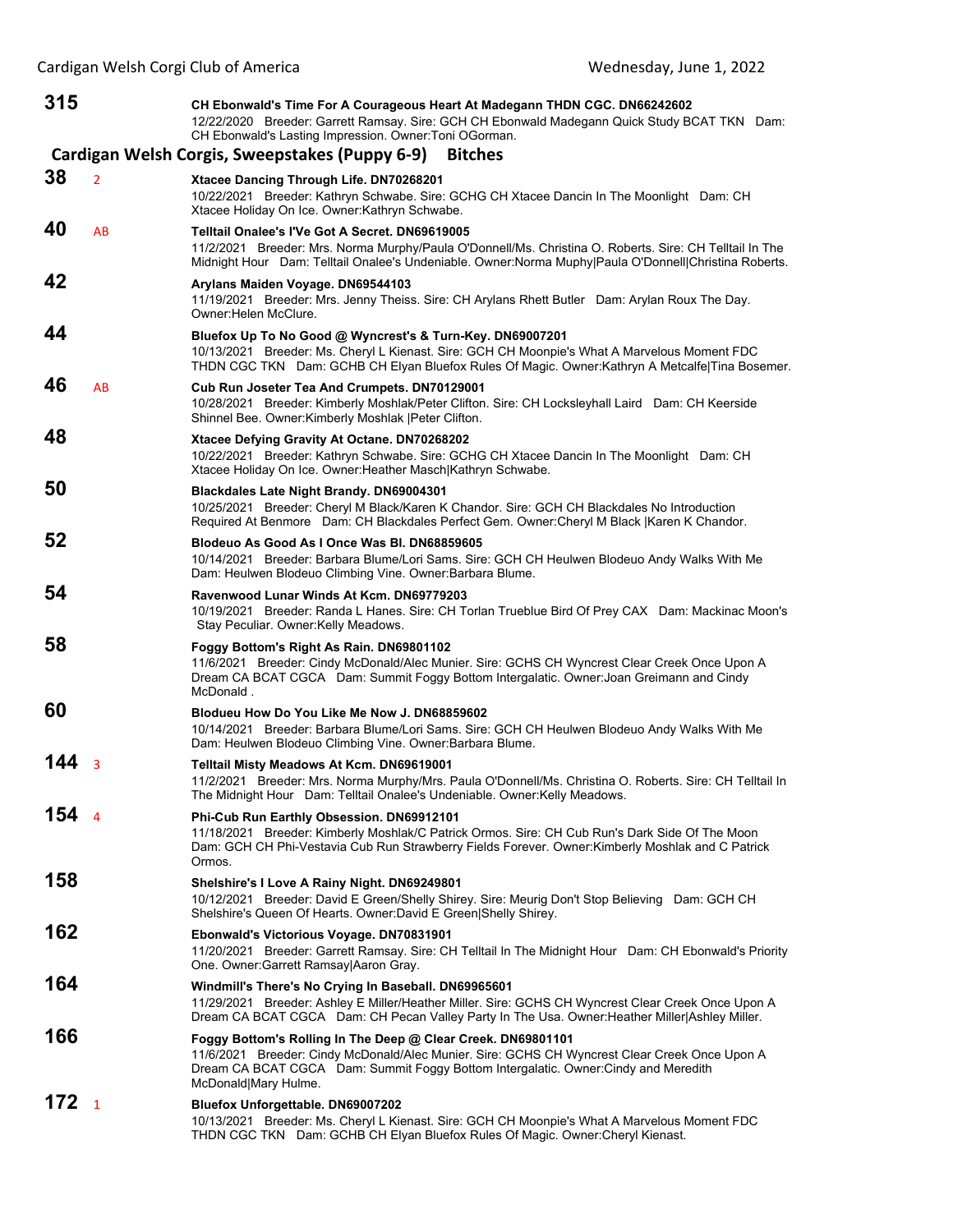| Cardigan Welsh Corgis, Sweepstakes (Puppy 9-12) Bitches |                                                                                                                                                                                                                                                                    |  |  |  |
|---------------------------------------------------------|--------------------------------------------------------------------------------------------------------------------------------------------------------------------------------------------------------------------------------------------------------------------|--|--|--|
| 62                                                      | Vestavia Naomi At Coldstream, DN67379202<br>6/16/2021 Breeder: Cathryn L Ochs-Cline. Sire: CH Vestavia When Smokey Sings CA FCAT CGC TKN<br>Dam: GCH CH Rhys Kiss Me Kate. Owner:Donald F Williams Donald F Williams  Cecelia E Williams.                          |  |  |  |
| 64                                                      | Pecan Valley Tailwind Made To Order. DN67674001<br>7/11/2021 Breeder: Betty Ann Seely/Cassie Frank. Sire: CH Sunkissed Cheers To A New Year Dam:<br>Pecanvalley Tailwind Clouds Of Blue. Owner: Betty ann seely Cassie frank.                                      |  |  |  |
| 66                                                      | Xtacee Endless Summer Nights. DN68977604<br>8/26/2021 Breeder: Lisa Rhyner/Kathy Schwabe. Sire: GCH CH Rochar&Stubbyacres Biloxi Blues Dam:<br>CH Xtacee Ruby Slippers. Owner:Lisa Rhyner Kathryn Schwabe.                                                         |  |  |  |
| 68                                                      | Khartum Moonlight Becomes You. DN70933301<br>8/22/2021 Breeder: Lynne Ragsdale. Sire: GCH Aelwyd Watch For Me By Moonlight Dam: Can Ch<br>Merrymoon Unmistakeable. Owner: Lynne Ragsdale.                                                                          |  |  |  |
| 70                                                      | Fernbriar Something's Got A Hold On Me. DN68583702<br>6/27/2021 Breeder: Mackenzie Mann/Diana Mann. Sire: CH Redbud Glasdawn Moon Shadow Dam: CH<br>Fernbriar Flashblack Friday. Owner: Mackenzie Mann   Diana Mann.                                               |  |  |  |
| 72                                                      | Shelshire All My Nightly Dreams At Redbud. DN68632506<br>7/30/2021 Breeder: shelly shirey/Jane Crenshaw. Sire: GCH CH Boss Is Riverside's Sugar Daddy Dam:<br>Redbud's Cool Cherry Cream. Owner: Jane Crenshaw Shelly Shirey.                                      |  |  |  |
| 74<br>$\overline{4}$                                    | Lost River's Xiv Karat On A Sugar High. DN68760903<br>8/12/2021 Breeder: Shawn Michael/Angela Reilly. Sire: GCH CH Boss Is Riverside's Sugar Daddy Dam:<br>Cosmopolitan Uptown Girl. Owner: Peggy McCoy   Sherri Hurst.                                            |  |  |  |
| 76                                                      | Debonarres I Love Lucy. DN68526902<br>8/26/2021 Breeder: Kathryn Tanguay. Sire: Dragons Love Z Jurajskrego Zamku BCAT TKN Dam: GCH<br>CH Debonaires Annie Get Your Gun. Owner: Kathryn Tanguay.                                                                    |  |  |  |
| 78                                                      | <b>Wonderland Cincinnati For Giants Dance, DN68301602</b><br>7/11/2021 Breeder: Cindy Forbes. Sire: GCH CH Bluefox Elyan Raining Magic HSAds HSBd HIAds Dam:<br>CH Wonderland Cricket On The Hearth. Owner: Mark Clarke Cindy Forbes . Agent: Linda Williams       |  |  |  |
| 80<br>3                                                 | Serah Justus Evolved, DN68244502<br>8/26/2021 Breeder: Jane B Smith/Patrick A Smith. Sire: GCHB CH Onalee Telltail That Touch Of Mink<br>Dam: CH Cymbrogi Autumn's Legacy To Serah From Llynhill. Owner: Denise Waiting.                                           |  |  |  |
| 82                                                      | Xtacee Summer Of 69 At Kings Mt. DN68977602<br>8/26/2021 Breeder: Lisa Rhyner/Kathy Schwabe. Sire: GCH CH Rochar&Stubbyacres Biloxi Blues Dam:<br>CH Xtacee Ruby Slippers. Owner: Melanie Chiappone.                                                               |  |  |  |
| 84                                                      | Harmony's Lay All Your Love On Me. DN68006701<br>6/4/2021 Breeder: Helen I Cantrell/Lauren Mcilwraith/Crystal Sims. Sire: GCH CH Pooh's I'M So Sexy And I<br>Know It Dam: GCH CH Harmony's Say No To This. Owner: Helen I Cantrell Lauren McIlwraith Crystal Sims. |  |  |  |
| 86                                                      | Vestavia Runway Runaway. DN67379201<br>6/16/2021 Breeder: Cathryn L Ochs-Cline. Sire: CH Vestavia When Smokey Sings CA FCAT CGC TKN<br>Dam: GCH CH Rhys Kiss Me Kate. Owner: Cathryn OchsCline.                                                                    |  |  |  |
| 88                                                      | FIf Sister Act. DN68440802<br>7/24/2021 Breeder: Debbie A. MOCK. Sire: CH Windmill's Goblet Of Fire Dam: CH Legacy's She Shall<br>Be Perfectly Paisley. Owner: Debbie A Mock.                                                                                      |  |  |  |
| 150<br>$\overline{2}$                                   | Cajun's Mysterious Mandi Sue. DN68230401<br>7/1/2021 Breeder: Keith P Bonin, Sire: GCHP CH Xiv Karat A Date To Remember FDC CGC TKN Dam:<br>Cajun Ebony Shamrock. Owner: Keith P Bonin.                                                                            |  |  |  |
| 152                                                     | Harmony Fable's Shining Like The Sun. DN68006704<br>6/4/2021 Breeder: Helen I Cantrell/Lauren Mcilwraith/Crystal Sims. Sire: GCH CH Pooh's I'M So Sexy And I<br>Know It Dam: GCH CH Harmony's Say No To This. Owner: Crystal Sims Richard Sims Helen Cantrell.     |  |  |  |
| 156                                                     | Pecanvalley Tailwind Silver Thistle. DN68219402<br>6/14/2021 Breeder: Betty Ann Seely/Edweena Mcdowell. Sire: CH Sunkissed Cheers To A New Year<br>Dam: Pecan Valley Blue On Blue. Owner: Betty ann seely Cassie frank.                                            |  |  |  |
| 168<br>$\mathbf{1}$                                     | <b>Telltail Wonderland Too Naughty. DN68652403</b><br>7/15/2021 Breeder: Cindy Forbes/Paula O'Donnell. Sire: GCHG CH Twinroc Santa Paws PT Dam: CH<br>Wonderland Rory Macplum. Owner: Paula O'Donnell Cindy Forbes.                                                |  |  |  |
| 170                                                     | Wonderland Cinnamon Cinnsation. DN68301601<br>7/11/2021 Breeder: Cindy Forbes. Sire: GCH CH Bluefox Elyan Raining Magic HSAds HSBd HIAds Dam:<br>CH Wonderland Cricket On The Hearth. Owner: Cindy Forbes.                                                         |  |  |  |
| 174                                                     | Macwallace Canon. DN70940102<br>8/25/2021 Breeder: Dr. Elizabeth S Macnair/Eleanor S Macnair. Sire: GCHG CH Twinroc Santa Paws PT<br>Dam: GCH CH Macwallace Miorbhail. Owner:Dr Elizabeth S Macnair Eleanor S Macnair.                                             |  |  |  |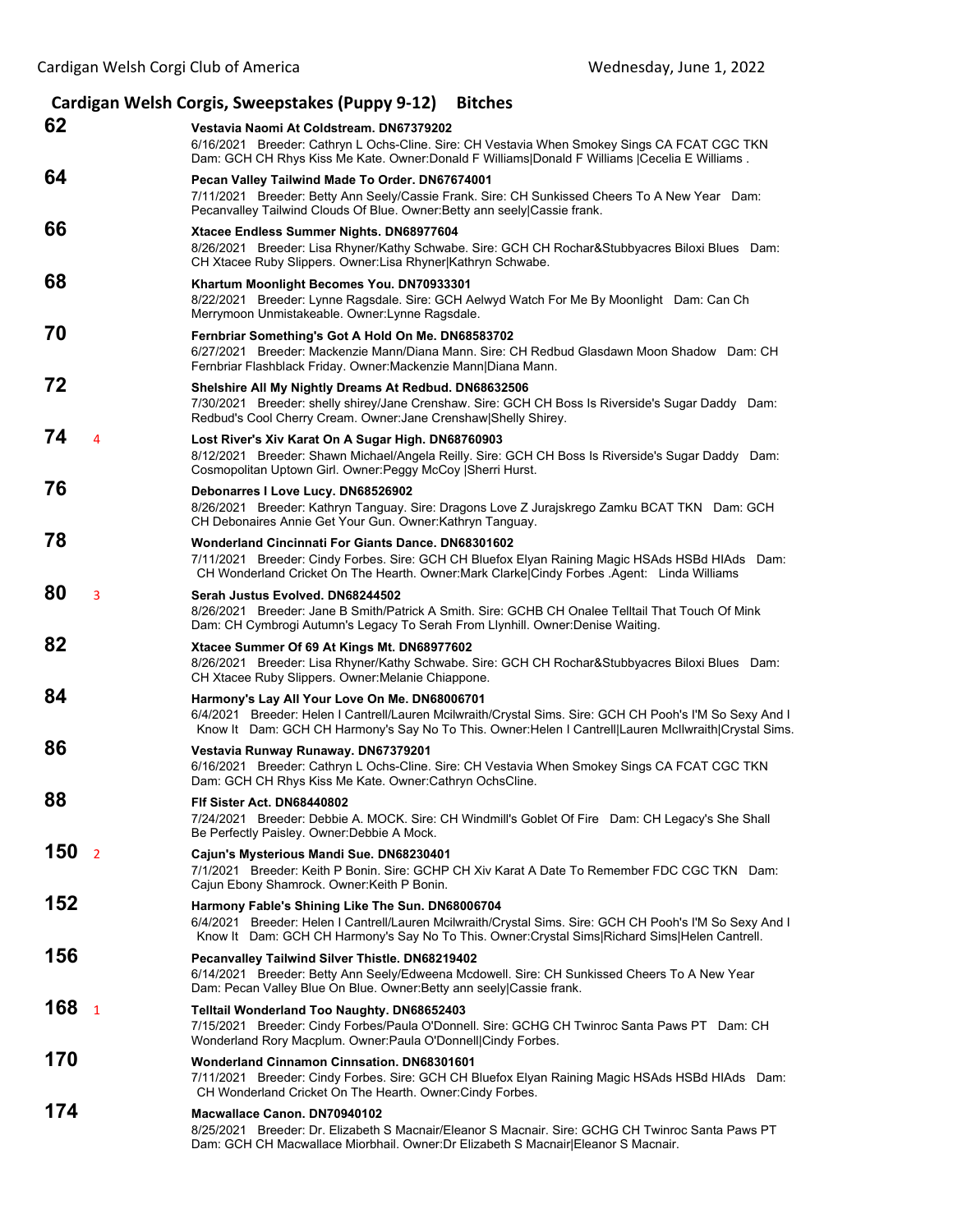| 324              |                | Arohawk Shot In The Dark. DN68429501                                                                                                                                                                                                                                    |
|------------------|----------------|-------------------------------------------------------------------------------------------------------------------------------------------------------------------------------------------------------------------------------------------------------------------------|
|                  |                | 8/9/2021 Breeder: Jacklyn Gingerich/Mary Detoma. Sire: GCHB CH Windmill's Remember The Good<br>Ones Dam: GCHB CH Winddancer Glimmer Of Hope. Owner: Jacklynn Gingerich   Olivia Blatt   Addyson Blatt                                                                   |
|                  |                | Cardigan Welsh Corgis, Sweepstakes (Puppy 12-15)<br><b>Bitches</b>                                                                                                                                                                                                      |
| 92               | AB             | Arylan's I'M A Tomboy. DN66380404<br>3/21/2021 Breeder: Jessica Theiss. Sire: CH Arylan World Traveler Dam: Arylan Nymesis In Silver Lake.<br>Owner: Helen McClure.                                                                                                     |
| 94               | $\overline{2}$ | Heritage Hill Letsgetfysical. DN67008006<br>5/6/2021 Breeder: Lois T Mark/Deborah B Moore. Sire: CH Oak Leaf Redbud Let's Go! Dam: Heritage<br>Hill Hush Money. Owner:Deborah B Moore Lois Mark. Lisa Croft-Elliot                                                      |
| 96               |                | Arbennig Patty Peanut. DN67729504<br>5/24/2021 Breeder: Emily Banaszak/Cynthia Banaszak. Sire: GCH CH Ebonwald Madegann Quick Study<br>BCAT TKN Dam: Arbennig Lazy Acrobat. Owner: Emily Banaszak.                                                                      |
| 100              |                | Torlan's Third Time's The Charm. DN67616201<br>5/13/2021 Breeder: Samantha Nye D.V.M Sire: CH Coedwig's First Dynasty Dam: CH Torlan's Wild As<br>The Wind CD RN NJP CGC. Owner: Samantha Nye DVM. Agent: Linda Williams                                                |
| 102 <sub>4</sub> |                | Oak Leaf Redbud Sings So Good. DN67501302<br>5/16/2021 Breeder: George Ann Kuettel/Bruce Kuettel/Jane Crenshaw. Sire: CH Kino's Quarry Tiger Eye<br>At Redbud Dam: CH Oak Leaf Redbud Flies So High TKN. Owner: George Ann Kuettel Jane Crenshaw.                       |
| 104              |                | Tailwind Pecan Valley Shake Your Money Maker. DN67793101<br>5/10/2021 Breeder: Betty Ann Seely/Cassie Frank. Sire: GCHG CH Geran's Big Money Of Glasshouse<br>BCAT Dam: GCHS CH Pecan Valley Telltail Ka-Ching. Owner:Cassie Frank Betty Ann Seely.                     |
| 106              |                | Majesticsceriinlovewiththemoon. DN67847002<br>5/29/2021 Breeder: Rene Hess/Kathy Tanguay. Sire: Dragons Love Z Jurajskrego Zamku BCAT TKN<br>Dam: Majestic's Tator Tot. Owner: Thomas A Hess Jr Kathy Tanguay.                                                          |
| 108              |                | Vestavia Hopeful Note To Cornerstone. DN66856504<br>3/25/2021 Breeder: Cathryn L Ochs-Cline. Sire: CH All Trade Uptown Funk Dam: GCH CH Bluefox Elyan<br>Pure Magic HT FDC CAX3 FCAT6 RATO CGCA TKN ATT. Owner: Rita J Hellegers.                                       |
| 110              |                | Bendi Clear Creek The Voodoo That You Do. DN66562908<br>3/22/2021 Breeder: Wanda Bendinelli/Debbie Price. Sire: GCHS CH Pluperfect Merrymoon Paper Tiger<br>Dam: CH Sundance Suspicious Minds. Owner: Mary Hulme.                                                       |
| 112              |                | Cornerstone Amity Give A Little Whistle. DN67248901<br>5/8/2021 Breeder: Rita J Hellegers. Sire: GCH CH Cornerstone's Moonlit Dam: Cornerstone's Lift Your<br>Voice. Owner: Jonathan Strong Mrs Jeannie Strong Rita J Hellegers.                                        |
| 114              |                | Keksband Je Veux At Visions CGC TKN, DN67640601<br>3/8/2021 Breeder: Svetlana B. Maysagina. Sire: Cardiganium Largo Winch Dam: Keksband Touch My<br>Soul. Owner: Holly GoldmanCraig E. B. Bishop. Mary Cummings                                                         |
| 116 <sub>1</sub> |                | Kingsbury Bossis I Know My Place. DN67571501<br>5/24/2021 Breeder: Jacque Glenn/Don w Glenn/Caitlyn Connor. Sire: Redbud Oak Leaf Man About Tweed<br>Dam: GCHB CH Boss Is Hanky Panky At Kingsbury. Owner: Jacque Glenn   Don W. Glenn.                                 |
| 118              |                | Dreamworld's Lucy In The Sky With Diamonds. DN67110104<br>4/24/2021 Breeder: Amy McGuire. Sire: CH Davenitch Let Your Light Shine Dam: Dream World's Abbey<br>Road. Owner: AMY MCGUIRE.                                                                                 |
| 138              |                | Kingsbury Long Cool Woman. DN67571502<br>5/24/2021 Breeder: Jacque Glenn/Don w Glenn/Caitlyn Connor. Sire: Redbud Oak Leaf Man About Tweed<br>Dam: GCHB CH Boss Is Hanky Panky At Kingsbury. Owner: Robert N and E Gail A LaBerge E Gail A LaBerge Jacque Glenn.        |
| 178              |                | Fable's Sylveon. DN67136901<br>5/25/2021 Breeder: Crystal Sims/Richard Sims. Sire: CH Redbud Glasdawn Moon Shadow Dam: CH<br>Fable Harmony You Must Love Me TKN. Owner: Crystal Sims Richard Sims.                                                                      |
| 190 <sub>3</sub> |                | Bendi's Girl With A Million Dreams, DN66562907<br>3/22/2021 Breeder: Wanda Bendinelli/Debbie Price. Sire: GCHS CH Pluperfect Merrymoon Paper Tiger<br>Dam: CH Sundance Suspicious Minds. Owner: Wanda Bendinelli   Donald Bendinelli.                                   |
| 206              |                | Kidwelly Days Of Future Passed. DN69285001<br>5/17/2021 Breeder: Nancy Babyak/Mr. John Babyak. Sire: CH Rhydowen Blue Daniel Dam: CH White<br>Hart Cascade To Kidwelly. Owner: Nancy Babyak John Babyak.                                                                |
| 210              |                | Sovereign Black Opal. DN67743904<br>5/15/2021 Breeder: Rochelle L Severance. Sire: GCH CH Hope On Silver Cloud BN RA CGCA TKN<br>Dam: Twinroc Buckaroo Black Swan PT. Owner: Judy Trenn Dana Hasemeier Rochelle Severance. Nancy Willoughby                             |
| 286              |                | CH Laughing Dawg's Honda Valkyrie. DN67124301<br>4/5/2021 Breeder: Teresa Kay Smith. Sire: GCHG CH Pawcific I Walk With The King HSAds NAP CAA<br>BCAT ACT2 CGC TKI Dam: CH Laughing Dawg's Darkside Of The Moon BCAT CGC. Owner:Teresa K<br>Smith Agent: M'Kayla Stahr |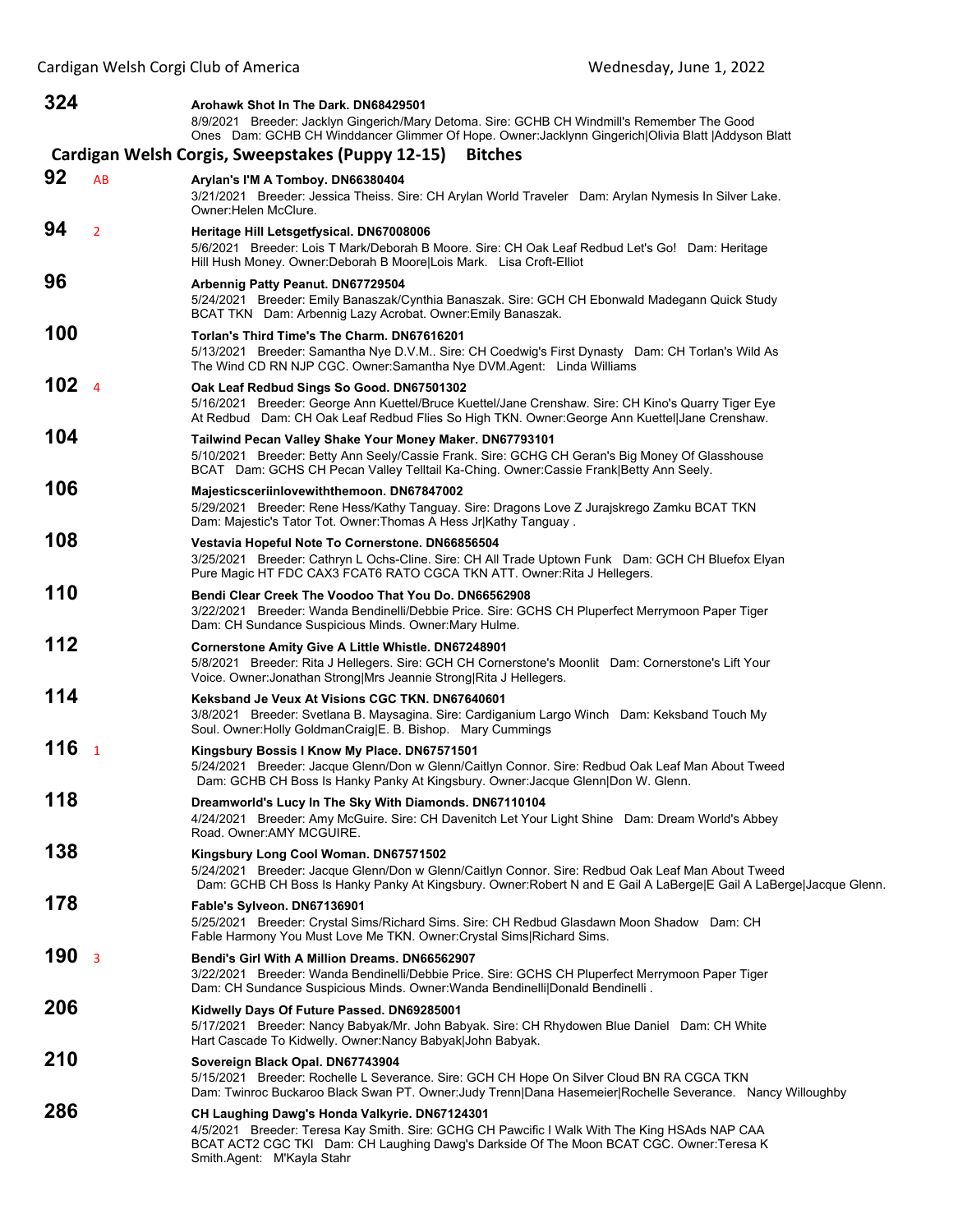|                  |                                         | Cardigan Welsh Corgis, Sweepstakes (Senior 15-18 Months) Bitches                                                                                                                                                                                                                                                                     |
|------------------|-----------------------------------------|--------------------------------------------------------------------------------------------------------------------------------------------------------------------------------------------------------------------------------------------------------------------------------------------------------------------------------------|
| 98               |                                         | Ebonwald's Time Flies. DN66242601<br>12/22/2020 Breeder: Garrett Ramsay. Sire: GCH CH Ebonwald Madegann Quick Study BCAT TKN Dam:<br>CH Ebonwald's Lasting Impression. Owner: Garrett Ramsay.                                                                                                                                        |
| 120              |                                         | Cardiridge Wild About Wildflowers. DN65468601<br>1/10/2021 Breeder: Patricia Mortensen & Marla Gardner. Sire: GCH Pooh's MacWallace Cardiridge<br>Limitless Dam: CH CardiRidge Fermbriar The Girl Can't Help It. Owner: Michele Neubauer Jeff Money.                                                                                 |
| 122 $AB$         |                                         | Jokin's Intriguing Legend Begins. DN65323601<br>12/15/2020 Breeder: Joseph Hunn Jr./Nicole Palsgrove/Blythe Palsgrove. Sire: GCHB CH Coedwig's<br>Black Diamond PT Dam: CH Coedwig's Where Rumors End & Legends Begin @ Jokin RN. Owner: Nicole<br>Palsgrove Blythe Palsgrove Brady Lillian Alexander J Hunn Jr.                     |
| 124 $AB$         |                                         | Supernatural's Into The Mystic. DN65064702<br>12/30/2020 Breeder: C F CAMIN. Sire: CH Kino's Quarry Tiger Eye At Redbud Dam: GCHS CH Bluefox<br>Elyan Mine Not Yours. Owner: Denise Waiting Candy Camin.                                                                                                                             |
| 126              | $\overline{1}$<br><b>Best in Sweeps</b> | Indium's Among The Wildflowers With Toreth. DN65087701<br>1/6/2021 Breeder: Leo Washburn/Mark Thorson. Sire: GCHB CH Onalee Telltail That Touch Of Mink Dam:<br>CH Toreth's Inconel Dove. Owner:Le'o Washburn Mark Thorson.Agent: Christina Mazepink                                                                                 |
| 128              |                                         | Westwind's Tribute CGC, DN65284501<br>1/10/2021 Breeder: Kimberly M Jacobson/Lissa Jacobson. Sire: CH Hershey's Dummies CGC Dam: CH<br>Westwind's Summertime Blues. Owner: Kimberly Jacobson Lissa Jacobson.                                                                                                                         |
| 130              |                                         | Ebonwald Silvermoon Wrinkle In Time. DN66242605<br>12/22/2020 Breeder: Garrett Ramsay. Sire: GCH CH Ebonwald Madegann Quick Study BCAT TKN Dam:<br>CH Ebonwald's Lasting Impression. Owner: Donna Messer and William Newcomb.                                                                                                        |
| 132 <sub>2</sub> |                                         | Kipperton Cheri Cheri Lady. DN65356707<br>12/19/2020 Breeder: Dr. Kevin Price-Brenner/Dr. Paul Price-Brenner. Sire: GCHS CH Madhatter's<br>Achilles' Heel BCAT Dam: CH Redbud Kaleidoscope Eyes. Owner: Roxanne Michel Morissette.                                                                                                   |
| 134              |                                         | Kings Mt Unending Flame At Wyvern. DN65097405<br>12/13/2020 Breeder: Melanie Chiappone. Sire: CH Blackdale's Ace Of Spades Dam: Kings Mt Oh So<br>Scandalous. Owner: Kristle Costello.                                                                                                                                               |
| 136              |                                         | Snapdragon What Goes Around Comes Around. DN66203602<br>1/28/2021 Breeder: Lisa Anderson D.V.M., Sire: CH Sunkissed Cheers To A New Year Dam: GCH CH<br>Snapdragon Heart Of The Matter. Owner:Sarah McCord Lisa Anderson Troy McCord Sarah McCord.                                                                                   |
| 192 <sub>3</sub> |                                         | Ebonwald's Up The Ante. DN66242401<br>1/2/2021 Breeder: Garrett Ramsay. Sire: GCHS CH Madhatter's Achilles' Heel BCAT Dam: Ebonwald's<br>Give Me A Reason To Wait PT FDC. Owner:Garrett Ramsay Garrett Ramsay Aaron Gray.                                                                                                            |
| 278 <sub>4</sub> |                                         | GCH CH Cavalier Colette. DN65131603<br>12/6/2020 Breeder: Annabel Irene Maley/Margaret Mcmichael/Doug Irby. Sire: GCHS CH Rochars Wizard<br>Of Menlo Park At Shelshire Dam: CH Woodrose Dressed In Black. Owner: Annabel Irene Maley Margaret<br>McMichael Doug Irby.                                                                |
| 284              |                                         | GCH CH Windmill's Dungeons And Dragons. DN65435101<br>12/17/2020 Breeder: Heather Miller/Ashley E Miller. Sire: GCHP CH Xiv Karat A Date To Remember FDC<br>CGC TKN Dam: CH Woodrose Playing Games. Owner: Heather Miller   Ashley Miller.                                                                                           |
| 336 AB           |                                         | CH Arbennig Winjammin' I Wasn't Made For Winter. DN65567905<br>1/12/2021 Breeder: Emily Banaszak/Cynthia Banaszak. Sire: GCHS CH Redbud Across The Universe<br>Dam: CH Arbennig Sturdy Stilletos. Owner:Rus Sherilyn Mumme Emily Banaszak Cynthia Banaszak.                                                                          |
|                  |                                         | Cardigan Welsh Corgis, Sweepstakes (Veterans 7-9 Years)<br><b>Dogs</b>                                                                                                                                                                                                                                                               |
| 135              |                                         | CH Rocky Ridge's Ticket To Ride. DN40677404<br>9/21/2014 Breeder: Kathi J Myers. Sire: GCH CH Rocky Ridge's Christmas Story Dam: CH Dragonpatch<br>Toireann Geneth. Owner: Kathi J Myers Philip Myers Amy Fields. Agent: Tim Zeitz                                                                                                   |
| 137 <sub>4</sub> |                                         | GCHP CH Harmony's The Point Of No Return FDC. DN40796306<br>8/30/2014 Breeder: Helen I Cantrell/Dr. Elizabeth S Macnair/Eleanor S Macnair. Sire: CH Badagri<br>Breakdance Dam: CH Harmony Macwallace I'M A Little Bit Country. Owner: Helen I Cantrell. Agent: Lauren McIlwraith                                                     |
| 139              | $\overline{\mathbf{3}}$                 | GCHP CH Kingsbury Claymore Lucky Venture. DN39577001<br>3/24/2014 Breeder: Mr. Thomas V. Stewart/Janet Stewart/Jacque Glenn. Sire: GCHG CH Twinroc Santa<br>Paws PT Dam: GCHS CH Claymore's Madame Butterfly. Owner: Jacque Glenn Don W. Glenn.                                                                                      |
| 141              |                                         | GCH CH RACH Bluefox Elyan Mvp CDX BN GN GO RM2 RAE3 PT CA DCAT CGCA TKA. DN38037601<br>10/18/2013<br>Breeder: Penni Adrian/Susan Long/Cheryl L Kienast. Sire: GCHG CH Twinroc Santa Paws PT<br>Dam: GCHS DC Mockingbird Elyan Magic Moment RN HSAds HSBd HIAds HIBd HXAd HXBd CA<br>CGCA. Owner:Kathryn Howse Susan Long Ella Young. |
| 143              |                                         | CH Laughingdawg Merrymoon Cedar Tree Spirit CA BCAT CGC TKN. DN41947402<br>12/24/2014 Breeder: Teresa Kay Smith/Barbara Hoffman. Sire: GCH CH Pluperfect Merrymoon Davenitch<br>Praise Thee Well Dam: Merrymoon Pluperfect Par Tay. Owner: Teresa K Smith Jan Holewinski Donald Holewinski.                                          |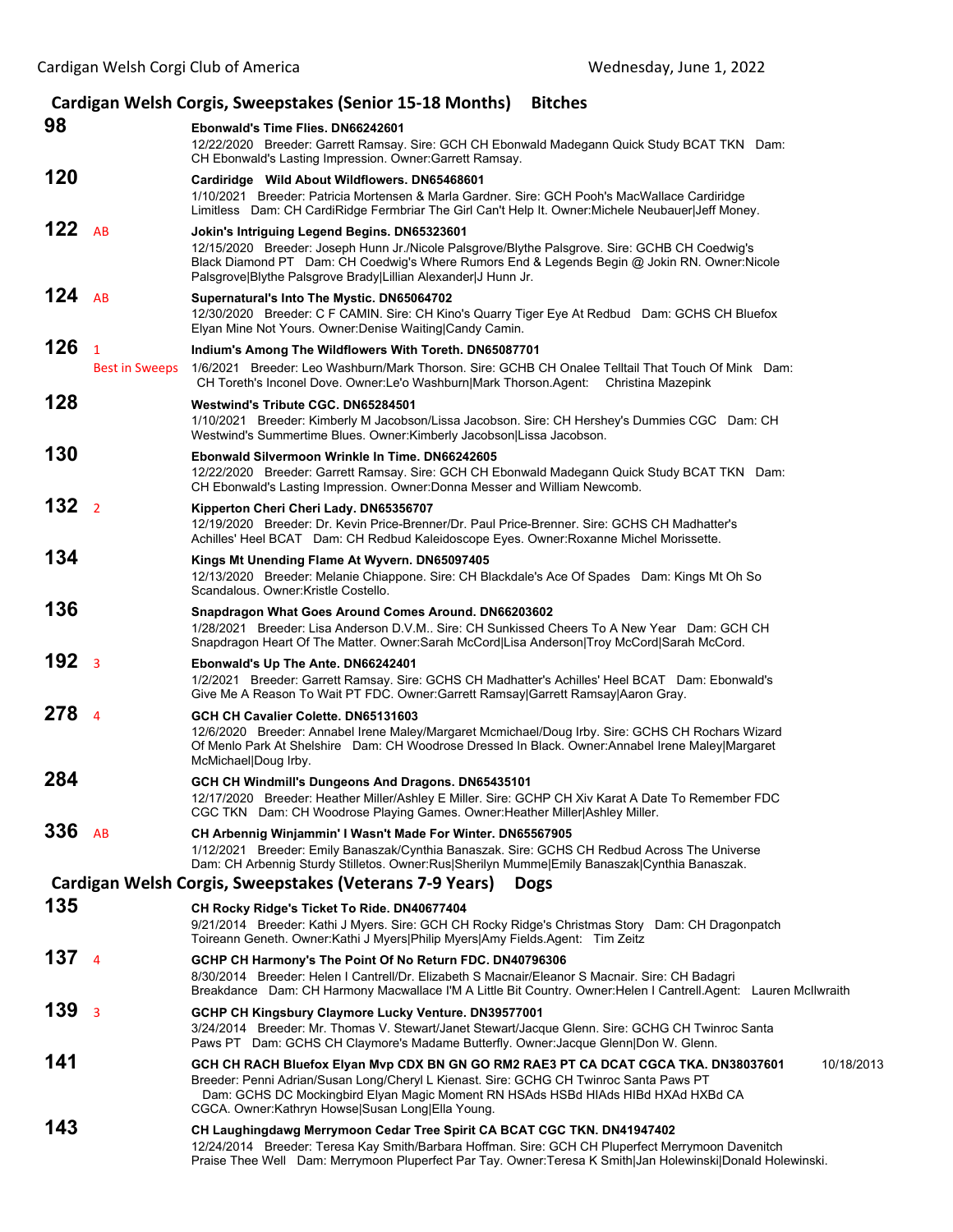| 145              |                                                     | GCH CH Llysdraig My Father's Eyes 4 Mcwallac. DN37584001<br>6/18/2013 Breeder: Joan P Adams/Dr. Elizabeth S Macnair. Sire: GCHB CH Chaps Woodsy<br>Dreamcatcher Dam: GCHB CH Llys Draig Macwallace Shielagh Of Loch Shiel. Owner: Barbara<br>Blume Joan Adams.                                  |
|------------------|-----------------------------------------------------|-------------------------------------------------------------------------------------------------------------------------------------------------------------------------------------------------------------------------------------------------------------------------------------------------|
| 149 <sub>2</sub> |                                                     | GCHP CH Xtacee Beach Cruiser, DN40052302<br>6/8/2014 Breeder: Kathryn Schwabe/Gus Schwabe D.V.M Sire: GCH CH Rhys Sunday With George CD<br>RE Dam: GCH CH Xtacee Black Swan. Owner:Lisa Rhyner Kathryn Schwabe.                                                                                 |
| 151              |                                                     | GCH CH Pecan Valley Telltail Frosty The Show Man. DN40001903<br>6/6/2014 Breeder: Paula O'Donnell/Betty Ann Seely. Sire: CH Pecan Valley Grand Larceny Dam: CH<br>Telltail Violets R Blue. Owner: Betty ann seely Cassie frank.                                                                 |
| 153              | $\mathbf{1}$<br><b>Best in Vet</b><br><b>Sweeps</b> | GCH CH Xiv Karat Playing It Cool At Aubrey. DN41924101<br>12/1/2014 Breeder: Sherri Hurst/Mrs. Cynthia M Savioli/Mr. Vincent J Savioli. Sire: GCHB CH Heart Of<br>Gold Power Play Dam: CH Xiv Karat Truly A Gift From Spotlight. Owner: Cynthia M Savioli Vincent J Savioli<br> Sherri S Hurst. |
| 155              |                                                     | GCHS CH Fernbriar Going Italian. DN43504701<br>3/26/2015 Breeder: Mackenzie Mann/Diana Mann. Sire: GCHS CH Sundance Itakemineblack Dam:<br>Carddicted Dealers Choise. Owner: Mackenzie Mann Diana Mann M Eriksson.                                                                              |
|                  |                                                     | Cardigan Welsh Corgis, Sweepstakes (Veterans 9-11 Years)<br><b>Dogs</b>                                                                                                                                                                                                                         |
| 115 <sub>2</sub> |                                                     | RACH4 Coedwig's He's My Obsession CD PCD BN RM10 RAE10 PT OAP NJP NFP CA BCAT SCN DN32800005<br>1/26/2012 Breeder: Kim Shira/Leo Eickhoff. Sire: DC Coedwig's Malachite RN HSAsc HSBd HIAdsc<br>HXAds Dam: CH Coedwig's Blue Dalhia. Owner: Ashley Brown.                                       |
| 157 <sub>3</sub> |                                                     | <b>CH Davenitch Sidewalk Prophet. DN36241601</b><br>3/3/2013 Breeder: Constance Whan. Sire: CH Kennebec Everybody Loves Dam: Davenitch Chonda.<br>Owner: AMY MCGUIRE.                                                                                                                           |
| 159 <sub>4</sub> |                                                     | GCH CH Winbuck's Ghost On A Midnight Ride CD BN CGCA. DN33162701<br>1/29/2012 Breeder: Sue E Harrison/Jan A Dickson/Charles H Harrison. Sire: GCHS CH Regent Midnight<br>Rush RN NAP NJP Dam: CH Winbuck's Ghost Of A Rose. Owner: Gina Weidner.                                                |
| 161 <sub>1</sub> |                                                     | GCHB CH Afara Send In The Clowns, DN31831301<br>7/5/2011 Breeder: Paul Chen. Sire: DC Coedwig's Malachite RN HSAsc HSBd HIAdsc HXAds Dam: CH<br>Afara Jolene. Owner: Emily Banaszak.                                                                                                            |
| 163              | AB                                                  | GCHB CH Shadowalk Houston. DN35152502<br>9/7/2012 Breeder: Susan Carl Lassila/D. A Lassila. Sire: GCH CH Shadowalk Wizard Esquire Dam: CH<br>Shadowalk Under Sunny Skies. Owner: Sharon and Michael Fremer and Susan and Don Lassila.                                                           |
| 169              | AB                                                  | CH Woodrose Allegro No Gentleman HT. DN37110903<br>5/25/2013 Breeder: Jeri Bon/Jessica Viera/Karen Lyons. Sire: GCHG CH Allegro Southern Charm PT<br>Dam: GCHB CH Woodrose Fan The Flames. Owner: Karen Lyons.                                                                                  |
|                  |                                                     | Cardigan Welsh Corgis, Sweepstakes (Veterans 11+ Years)<br><b>Dogs</b>                                                                                                                                                                                                                          |
| 165 <sub>1</sub> |                                                     | GCHP CH Kingsbury Tail Ridge Road. DN26535003<br>11/20/2009 Breeder: Jacque Glenn. Sire: GCH CH Telltail T For Two Dam: CH Kipperton's Passione-<br>Adagio. Owner: DeAnne and Brian Poole.                                                                                                      |
| 329 AB           |                                                     | CH Raconteur Perchance To Dream RN NA NAJ NAP NJP THD CGC. DN16953603<br>1/25/2007 Breeder: Dana Hasemeir/Rick Hasemeier/Vivian Andre Moran/Molly Moran. Sire: CH<br>Shadowalk Trademark Dam: CH Raconteur Fantasy Farm Girl HSAs HIAs. Owner: Vivian Moran.                                    |
|                  |                                                     | Cardigan Welsh Corgis, Sweepstakes (Veterans 7-9 Years)<br><b>Bitches</b>                                                                                                                                                                                                                       |
| 234              |                                                     | GCH CH Fine Creek's Doll Baby. DN42724501<br>4/19/2015 Breeder: Anne Taylor. Sire: CH Woodrose Risky Rumor HSAs Dam: CH Woodrose Garden<br>Party At Fine Creek. Owner: Anne Taylor.                                                                                                             |
| 238              | $\overline{a}$                                      | GCH CH Yasashiikuma Jaunty Jolene. DN42507003<br>12/26/2014 Breeder: Shelley Camm. Sire: GCHG CH Telltail Like A Rolling Stone Dam: GCH CH<br>Yasashiikuma Smoky Mountn Maid. Owner:Catherine Skimin.Agent: Kathryn Schwabe                                                                     |
| 240              | $\overline{3}$                                      | GCHB CH Davenitch Doxford Sand Pipers Jewel CD BN RAE FDC OAP OJP NFP CA BCAT RATN CGCA TKI. DN41738203<br>1/26/2015 Breeder: Constance Whan. Sire: CH Davenitch Sand Piper Dam: CH Davenitch Shooting Star<br>Angelica. Owner: Sonja Benavidez  Constance Whan.                                |
| 242              |                                                     | GCH CH Harmony's Say You Love Me. DN40796305<br>8/30/2014 Breeder: Helen I Cantrell/Dr. Elizabeth S Macnair/Eleanor S Macnair. Sire: CH Badagri<br>Breakdance Dam: CH Harmony Macwallace I'M A Little Bit Country. Owner: Helen Cantrell and Crystal<br>Sims.                                   |
| $244_{2}$        |                                                     | GCH CH Arbennig Hello Kitty. DN41032003<br>7/11/2014 Breeder: Emily Banaszak / Cynthia Banaszak / . Sire: GCHG CH Twinroc Santa Paws PT<br>Dam: GCH CH Arbennig Soft Kitty Warm Kitty. Owner: Emily Banaszak.                                                                                   |